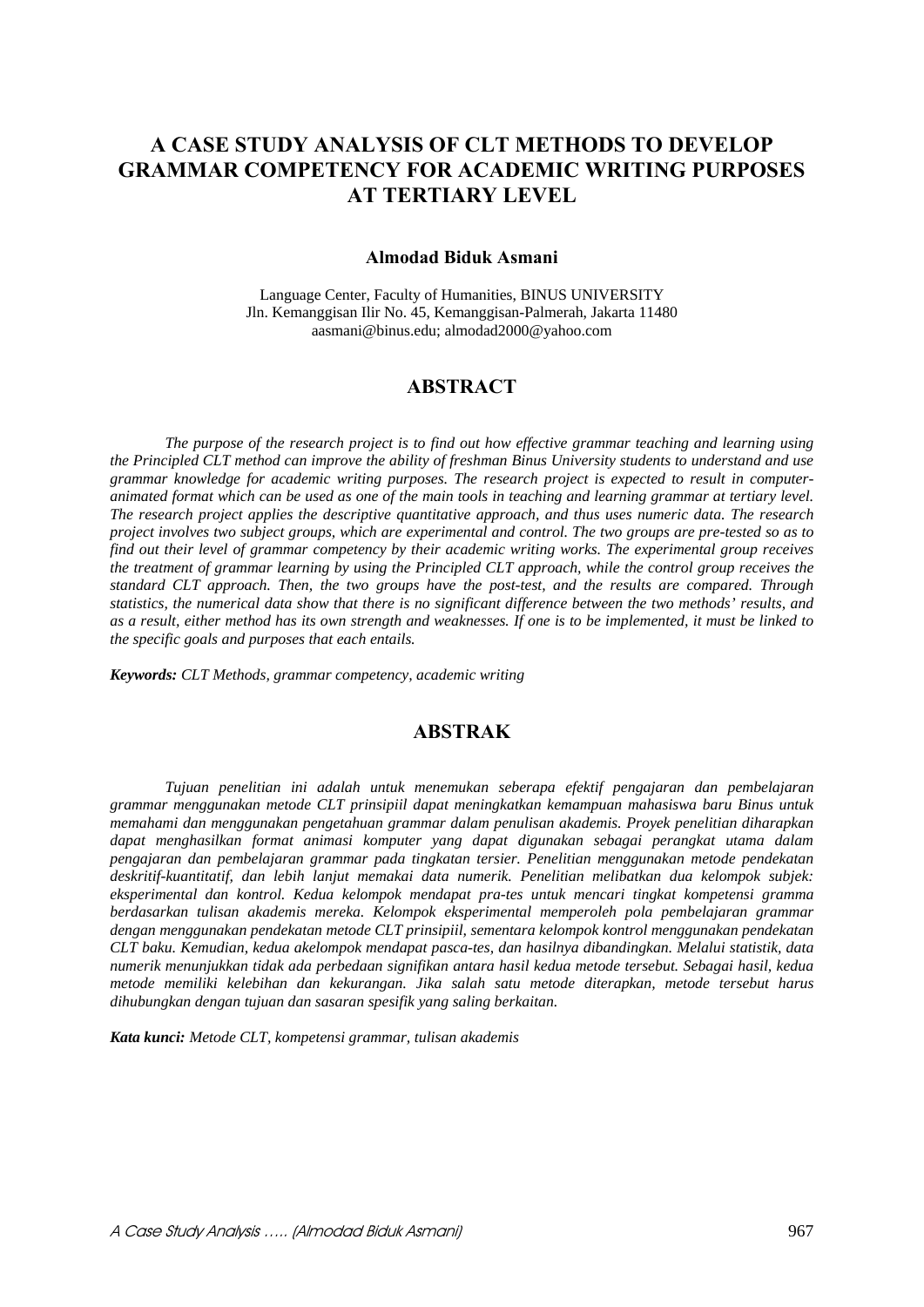## **INTRODUCTION**

The question of whether grammar should be integrated in the English language teaching or not have been perplexing many English teachers for a long time, especially in Indonesia, where grammar instruction method has been the prominent feature in many textbooks, teaching methods and exams. "Should I teach English language without teaching grammar? How much knowledge about grammar does a language teacher need? Should grammar be taught separately or integrated with other tasks? What can I do to help my students with grammar? How do I introduce grammar to learners with limited language ability? Can teaching and learning grammar be fun?" are some of the important questions that many teachers raise. The issue cannot just be undermined as this has resulted in theoretical debates around which teaching methodology should be best applied, such as Communicative Language Teaching, known as CLT approach, or to a more classic method of Grammar Translation.

EFL country like Indonesia has long undergone the grammar translation method integrated in the national curriculum, especially for the secondary level. Recently, the Communicative Language Teaching Approach has been introduced into the curriculum, and as a result, the teaching of grammar is de-emphasized in fear that teaching grammar may become the hindrance to the students' progress. On the other hand, this CLT approach has given too much emphasis on 'focus on function' principle, without balancing with the 'focus on form' principle. Many teaching and learning experiences have shown that the standard CLT approach is not entirely problem-free. Indonesian students generally could not fully conform to the communicative approach and nature, as they might have different ways of thinking, cultural values, and learning styles towards a foreign language, especially English. Furthermore, the deviation from the standard grammar among Indonesian users has been noticed as hindering the meaning they are making in communication. It may well serve the daily communication functions at local and national level, but they surely will get difficulty in communication at international level, where standard grammar are generally used and preferred to avoid misunderstanding.

The research project tries to look at grammar in a balanced perspective in a way that it should not always be delivered in traditional teaching methods like what has been given in schools for many years, but through a kind of visual media communication, for example, it could be delivered in some other alternatives, and thus reducing the possibility of boring and tedious way of classic grammar teaching. The research project then tries to put grammar it its proper balance, in which students can analytically learn the underlying system of a language in a more fun and engaging way, while inductively they can still learn them by using the language communicatively, and find out by themselves how grammatical structure they learned may work in the practice. This method is known as the Principled CLT approach.

Therefore, the problem formulation that the research project aims to address is: (1) whether the Principled CLT approach has been effective to develop grammar competency of freshman Binus University students for academic writing purposes; (2) whether the standard communicative language teaching (CLT) approach has been effective to develop grammar competency of freshman Binus University students for academic writing purposes.

The significance of the research project is that it can provide an alternative framework of English Language Teaching at the tertiary level in the EFL background, so as to determine which teaching methodology and what tool that best fit in with the nature and setting of EFL learning background, like in Indonesia, that produces best performance of using grammar in its proper social contexts and balance.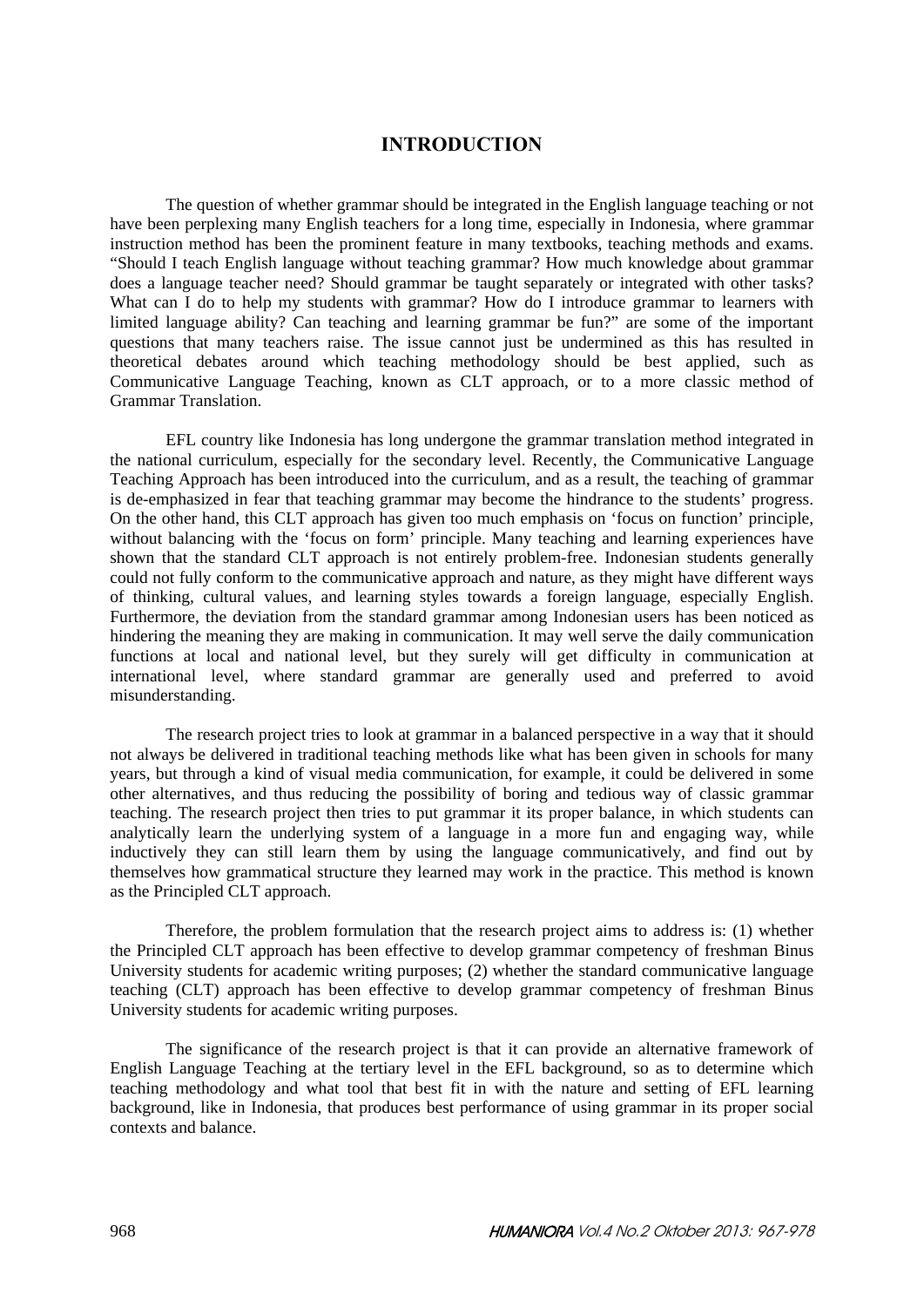### **Literature Review**

In her journal, **Celce-Murcia** et al. (1997) discusses about some problems found in the CLT approach, which are centered around two main issues: (a) the linguistic content base of CLT and (b) the pedagogical treatment of linguistic forms in CLT. One area in particular about the first issue is about its evaluation methods. As **Savignon (1990:211)** observes, "*Many a curricular innovation has been undone by failure to make corresponding changes in evaluation… Some teachers understandably are frustrated… by the seeming ambiguity in discussions of communicative competence. Negotiation of meaning is well and good, but this view of language behavior lacks precision, does not provide a universal scale for assessment of individual learners*."

Concerning the changing climate in the language teaching profession, **Fotos (1994:343**) describes, "*Grammar consciousness-raising tasks can therefore be recommended to the field of language teaching as useful pedagogy at a time when many teachers are seeking acceptable ways to bring formal instruction on grammar back into their communicative classrooms, and other teachers are searching for communicative activities which harmonize with the goals of more traditional educational curricula emphasizing the formal study of language properties*."

Hence, In **McKay's** point of view (2003:3), English learning no longer needs to focus heavily on the concerns and cultures of inner circle countries, and as a result, learners do not need to 'internalize the cultural norms of the target language'. She challenges some of the assumptions of typical ELT pedagogy, namely: interest in learning English is largely the result of linguistic imperialism, ELT research and pedagogy should be informed by native speaker models, the cultural content for ELT should be derived from the cultures of native English speakers, and the culture of learning that informs communicative language teaching (CLT) provides the most productive method for ELT.

Moreover, **Morrow** (1981:61) also recognized the possibility of a more direct approach to CLT approach by arguing:

*"The crucial feature of a communicative method will be that it operates with stretches of language above the sentence level, and operates with real language in real situations. Interestingly, this principle may lead to procedures which are themselves either synthetic or analytic. A synthetic procedure would involve students in learning forms individually and then practicing how to combine them; an analytic procedure would introduce complete interactions of texts and focus for learning purposes on the way these are constructed…. A communicative method is likely to make use of both."* 

In terms of grammar types, **Joyce and Burns (1999)** categorize it into three types, which are traditional grammar, formal grammar, and functional grammar. They note: "*Traditional grammar focuses on the rules of language and is concerned with whether an instance of language is grammatical or ungrammatical* (**Joyce and Burns, 1999:**8)". It is also concerned with labeling language items at the clause level and the word level.

This research project tries to put the traditional grammar competence development into its proper place in the contemporary classroom setting, and see how it turns out and offer in the languagelearning process of Indonesian EFL contexts.

## **RESEARCH METHODS**

This research focuses on the test results of the Binus University freshmen before and after the treatments. After that, it compares and contrasts between the two methods' results so as to find the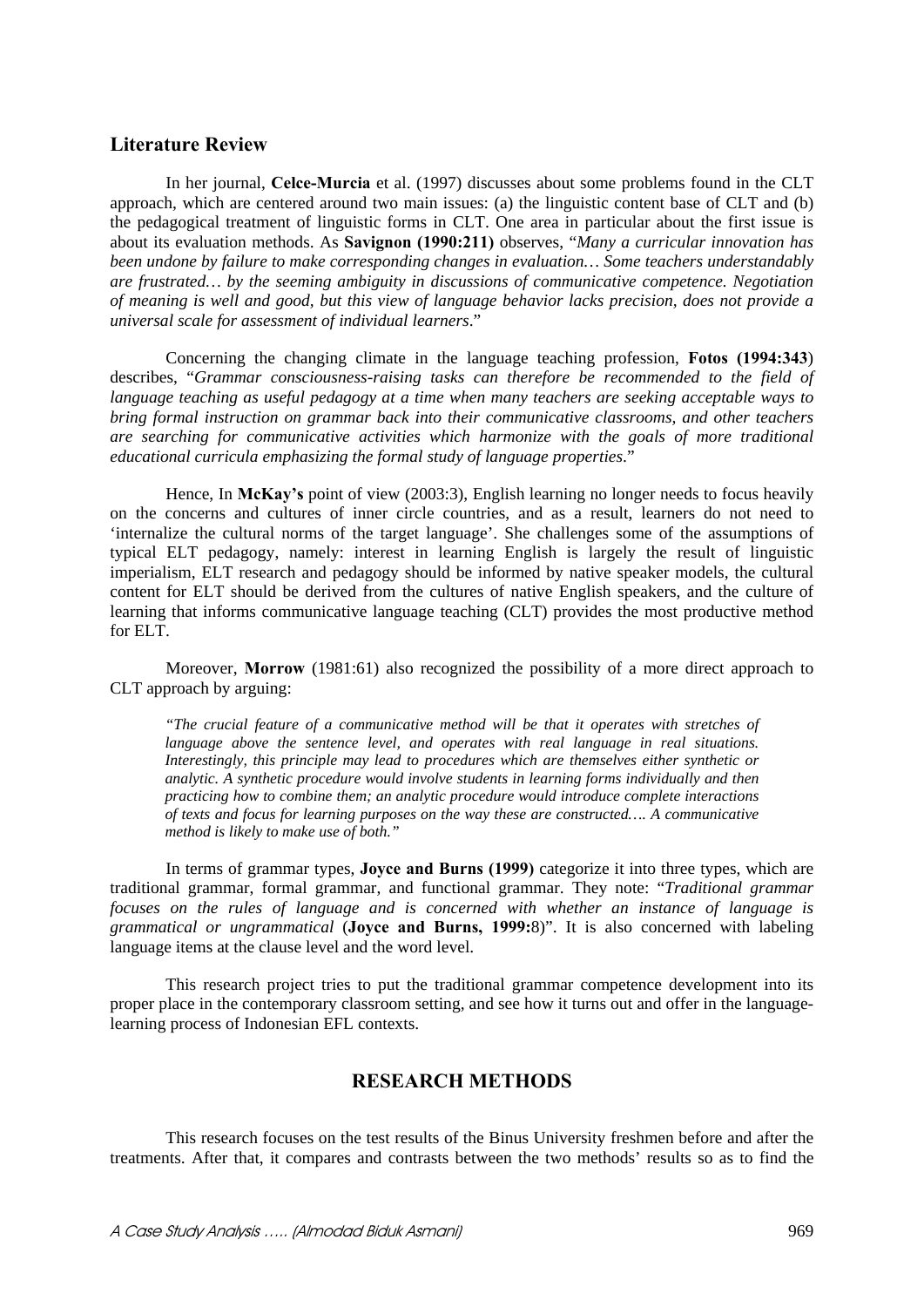advantages and disadvantages for each. In the end, this research tries to link the research findings with relevant approaches of ELT pedagogy. Thus, it tries to find out the effectiveness of each method to develop grammar competency among freshmen Binus University students through the pre- and posttest.

Based on the nature of this research methodology, the writer position in this research project is more in the positivist/empiricist epistemology. This is more concerned with generalization, prediction and control (Usher, 1996). Based on the brief overview presented, this research applies the descriptive quantitative approach of data gathering and analysis. By using a mainly quantitative methodology in the project, it focuses on more context-free generalizations of the observed social phenomenon by examining the relationship of the variables, which are pre-test and post-test results of each group, as well as post-test results of both groups. Here, the research relies on statistical results represented with numbers.

The research project divides the subjects randomly into two groups, which are experimental group and control group. The experimental group receives the principled communicative approach by using computer-animated format in the teaching methodology, while the control group receives the standard CLT (Communicative Language Teaching) approach. The research project conducts pre-tests and post-tests for both experimental and control group before and after the teaching treatment. Our target population will be freshman Binus University students who have English Entrant subject during the academic semester of 2012-2013.

The participants are divided into two groups of freshman Binus University students who have English Entrant subject during the academic semester of 2012-2013. All groups are at their first year of study. The two groups are: Experimental group which consists of 20-30 freshman students in the odd semester of 2012-2013 and Control group which consists of 20-30 freshmen students in the odd semester of 2012-2013. These students are chosen as the participants in the research project due to some reasons. First, all students of first year study are assumed to have some basic knowledge of grammar from their previous primary, middle, and senior high education, and thus expected to have relatively 'fresh memory' on basic grammar. Secondly, all students of first year study are not under pressure to work on more academic loads in the next semesters, so that they are in a better position to have some alternative learning experiences, which might be different from the university curriculum standard.

Since there is only one tertiary school to be sampled from a number of other universities available in the district of Jakarta Barat, the approach of simple random sampling is used, where "*all members of the population have an equal and independent chance of being included in the random sample* (Ary, 2006:169)".

The pre-tests are given to both groups so as to find out the level of grammar competency of each group. The pre-tests are in the form of academic writing tasks with some alternative topics to choose from. Then, the two groups will receive different teaching methods. After the treatment, the two groups have post-tests of the same academic writing task format with different alternative topics to choose from. The results of the tests are to find out whether there is an increase or decrease in their scores.

Both tests use the range scores from 0 (the lowest) to 4 (the highest) with 0.5 interval scores. The scores are given and mainly focus more on the accuracy aspect of English grammar, such as subject-verb agreements, complex and compound sentence structures, reduced sub clauses, verbs, gerund/gerund phrases, infinitive/infinitive phrases, noun/noun phrases, prepositional phrases, adjectives, adverbs, passive voice, tenses, etc. The score rubric for the writing tests is attached in the appendix.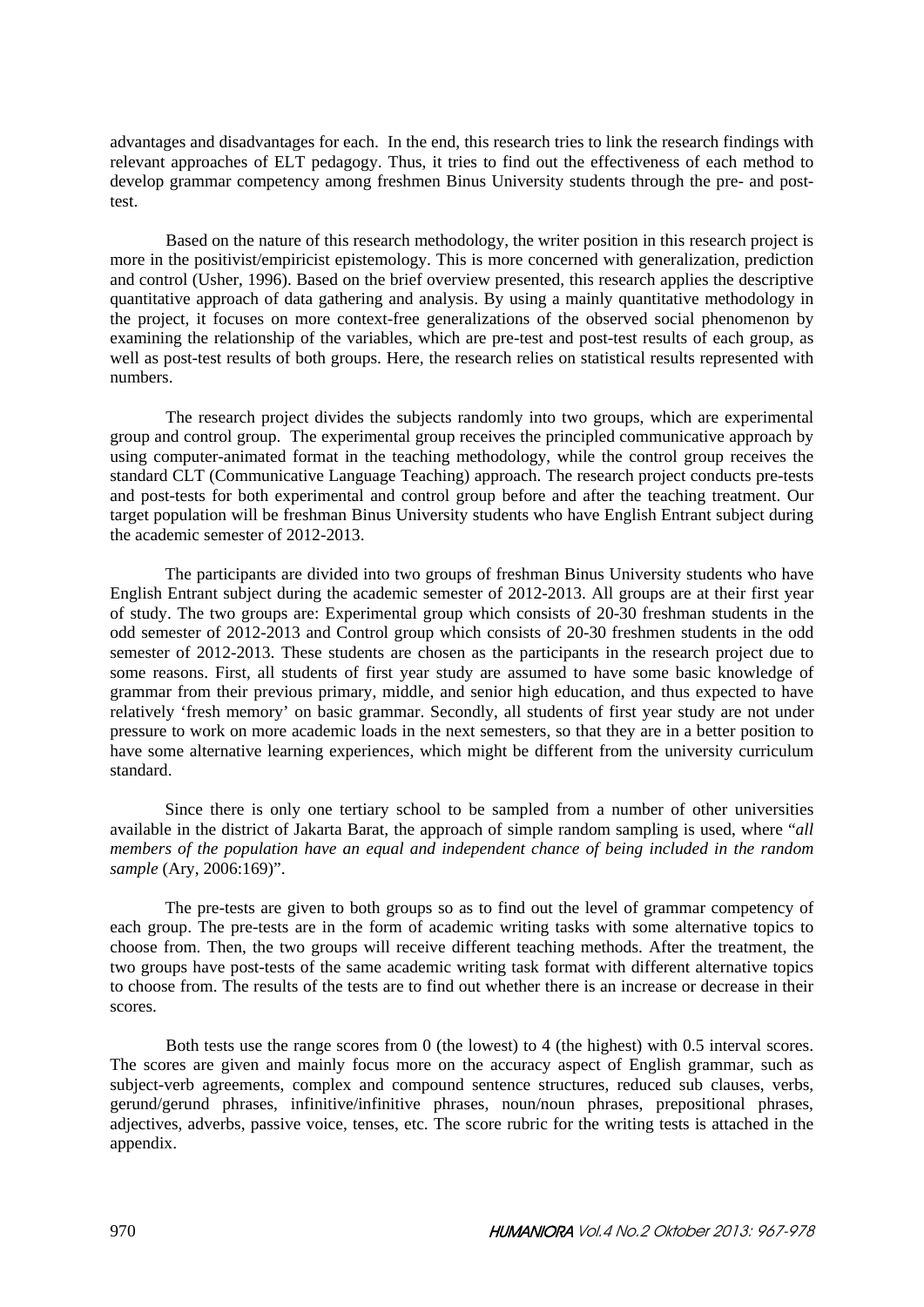The t-test statistical analysis is used to test the hypotheses as follows. (1) Null Hypothesis 1: the Pretest and Posttest score means for freshman Binus University students receiving Principled CLT are equal. (2) Alternate Hypothesis 1: the Pretest and Posttest score means for freshman Binus University students receiving Principled CLT are not equal. (3). Null hypothesis 2: the Pretest and Posttest score means for freshman Binus University students receiving Standard CLT are equal. (4) Alternate hypothesis 2: the Pretest and Posttest score means for freshman Binus University students receiving Standard CLT are not equal. The independent variables are the teaching methods (Principled CLT vs. Standard CLT) and the dependent variables are the students' writing scores (Pretest and Posttest).

The t-test statistical analysis is used due to several reasons. First, it is compared two dependent samples of each group, which are Pretest scores and Posttest scores, and t-test is best used to measure and analyze the mean difference of the paired scores of the same individuals of each group. Secondly, it is tested the significance of the difference between the Posttest score means of two independent samples, which are Principled CLT's and Standard CLT's, and the t-test statistical analysis best applies in this measurement.

All data collected are presented in tables to find out the significance of the mean differences. Thus, it is analyzed: (1) whether there is a significant difference of the students' score means between Pretest and Posttest scores of experimental group receiving Principled CLT method; (2) whether there is a significant difference of the students' score means between Pretest and Posttest scores of control group receiving Standard CLT method. If there is a significant difference in the points above, it is described how different the students' scores are distributed under the experimental/control group, and the findings are interpreted so as to find out why they are different. If there is no significant difference in the points above, it is described how similar the students' scores are distributed under the group, and the findings are interpreted so as to find out why they are similar.

## **RESULTS AND DISCUSSION**

The quantitative analysis includes data presentation, data summary, and data interpretation of each group. The data of the experimental group receiving Principled CLT method treatment is as follows.

| <b>Subject Number</b><br>(01PCM) | <b>Pretest</b><br>$(0 - 4)$ | <b>Posttest</b><br>$(0 - 4)$ | D             | $\mathbf{D}^2$    |
|----------------------------------|-----------------------------|------------------------------|---------------|-------------------|
|                                  | 2.0                         | 2.0                          | $\mathcal{L}$ | $\mathbf{0}$      |
| 2                                | 2.5                         | 2.5                          |               |                   |
| 3                                | 2.0                         | 2.0                          |               |                   |
| 4                                | 2.0                         | 2.0                          |               |                   |
| 5                                | 2.0                         | 2.0                          |               |                   |
| 6                                | 2.0                         | 2.0                          |               |                   |
|                                  | 2.5                         | 3.0                          | $+0.5$        | $+0.25$           |
| 8                                | 2.0                         | 2.5                          | $+0.5$        | $+0.25$           |
| 9                                | 2.5                         | 2.5                          |               | $\mathbf{\Omega}$ |
| 10                               | 2.5                         | 2.5                          |               |                   |
| 11                               | 2.5                         | 2.5                          |               |                   |
| 12                               | 2.0                         | 2.0                          |               |                   |
| 13                               | 2.5                         | 3.5                          | $+1$          | $+1$              |
| 14                               | 2.0                         | 2.0                          |               | $\theta$          |

Table 1 Before-and-After Writing Scores of 24 Freshmen Binus University Students of Experimental Group receiving Principled CLT method in English Entrant Subject during Odd Semester 2012/2013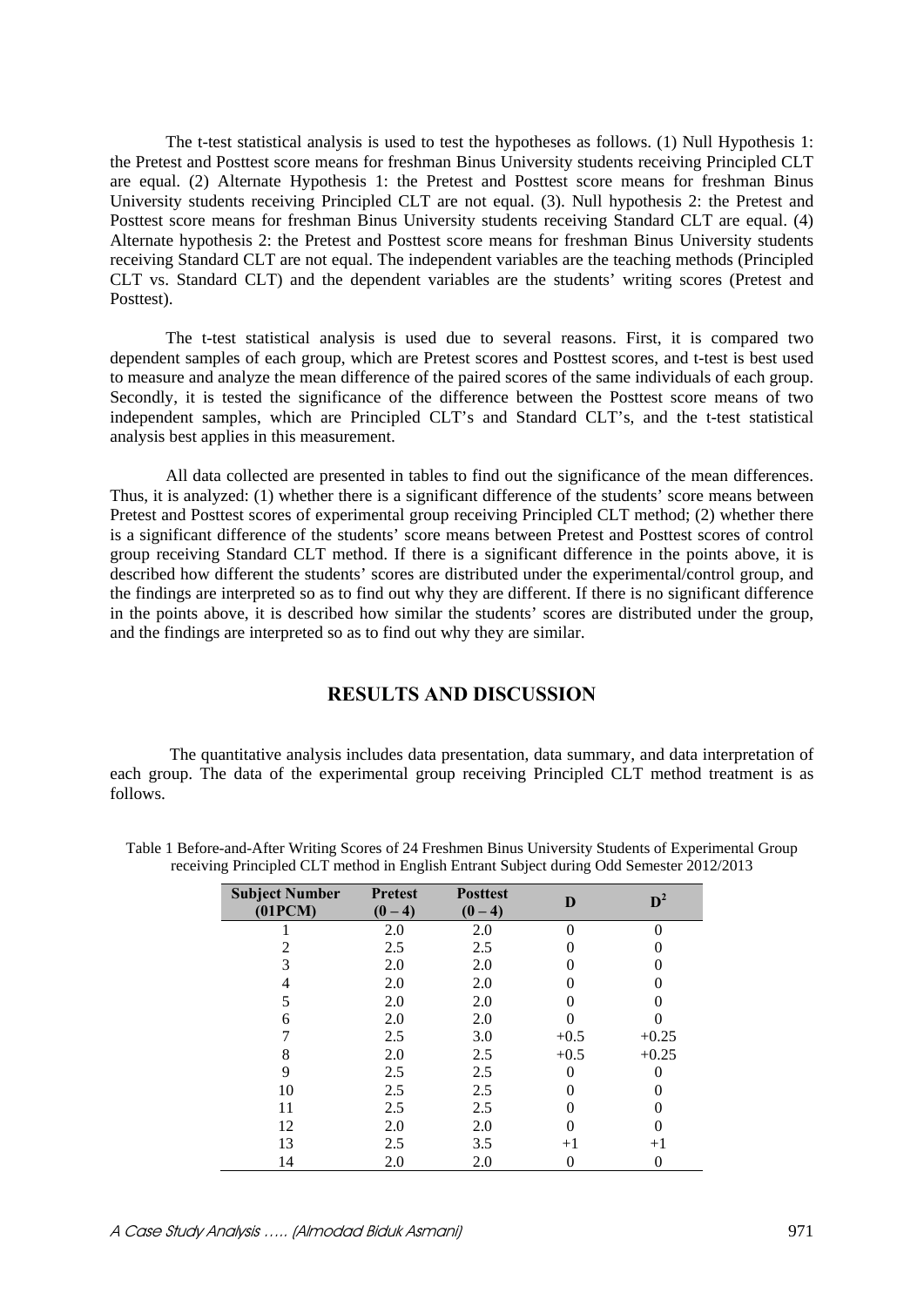|    |     |     | $\Sigma D = +4$ | УŊ-     |
|----|-----|-----|-----------------|---------|
| 24 | 2.5 | 3.5 | $+1$            | $+1$    |
| 23 | 2.5 | 2.0 | $-0.5$          | $+0.25$ |
| 22 | 2.5 | 2.5 | $\theta$        |         |
| 21 | 2.0 | 2.5 | $+0.5$          | $+0.25$ |
| 20 | 2.0 | 2.0 | $\Omega$        |         |
| 19 | 2.5 | 2.0 | $-0.5$          | $+0.25$ |
| 18 | 2.0 | 2.0 | $\theta$        |         |
| 17 | 2.0 | 3.0 | $+1$            | $+1$    |
| 16 | 2.0 | 2.0 | 0               | 0       |
| 15 | 2.5 | 3.0 | $+0.5$          | $+0.25$ |
|    |     |     |                 |         |

The data presentation of the control group receiving Standard CLT method treatment is as follows.

Table 2 Before-and-After Writing Scores of 24 Freshman Binus University Students of Control Group receiving Standard CLT method in English Entrant Subject during Odd Semester 2012/2013

| <b>Subject Number</b><br>$(01$ PA1 $)$ | <b>Pretest</b><br>$(0-4)$ | <b>Posttest</b><br>$(0-4)$ | $\mathbf{D}$    | $D^2$              |
|----------------------------------------|---------------------------|----------------------------|-----------------|--------------------|
| 1                                      | 3.0                       | 2.5                        | $-0.5$          | $+0.25$            |
| $\overline{2}$                         | 2.0                       | 1.5                        | $-0.5$          | $+0.25$            |
| $\overline{3}$                         | 2.0                       | 1.5                        | $-0.5$          | $+0.25$            |
| $\overline{4}$                         | 2.5                       | 2.5                        | $\overline{0}$  | $\boldsymbol{0}$   |
| 5                                      | 2.5                       | 2.5                        | $\overline{0}$  | $\overline{0}$     |
| 6                                      | 2.5                       | 2.5                        | $\theta$        | $\theta$           |
| $\overline{7}$                         | 2.5                       | 2.0                        | $-0.5$          | $+0.25$            |
| 8                                      | 2.5                       | 2.5                        | $\theta$        | $\boldsymbol{0}$   |
| 9                                      | 2.5                       | 2.5                        | $\Omega$        | $\boldsymbol{0}$   |
| 10                                     | 3.0                       | 2.5                        | $-0.5$          | $+0.25$            |
| 11                                     | 2.5                       | 2.5                        | $\mathbf{0}$    | $\boldsymbol{0}$   |
| 12                                     | 2.0                       | 2.0                        | $\overline{0}$  | $\mathbf{0}$       |
| 13                                     | 3.0                       | 3.0                        | $\theta$        | $\boldsymbol{0}$   |
| 14                                     | 2.0                       | 2.0                        | $\theta$        | $\mathbf{0}$       |
| 15                                     | 2.0                       | 2.0                        | $\theta$        | $\boldsymbol{0}$   |
| 16                                     | 2.5                       | 2.5                        | $\theta$        | $\overline{0}$     |
| 17                                     | 2.0                       | 2.0                        | $\theta$        | $\overline{0}$     |
| 18                                     | 1.5                       | 1.5                        | $\theta$        | $\boldsymbol{0}$   |
| 19                                     | 2.0                       | 1.5                        | $-0.5$          | $+0.25$            |
| 20                                     | 2.0                       | 2.0                        | $\mathbf{0}$    | $\theta$           |
| 21                                     | 2.0                       | 2.0                        | $\theta$        | $\mathbf{0}$       |
| 22                                     | 2.0                       | 2.0                        | $\theta$        | $\overline{0}$     |
| 23                                     | 2.0                       | 2.0                        | $\Omega$        | $\boldsymbol{0}$   |
| 24                                     | 2.0                       | 2.0                        | $\overline{0}$  | $\overline{0}$     |
|                                        |                           |                            | $\Sigma D = -3$ | $\Sigma D^2 = 1.5$ |

The calculation of the data of the experimental and control group is summarized below.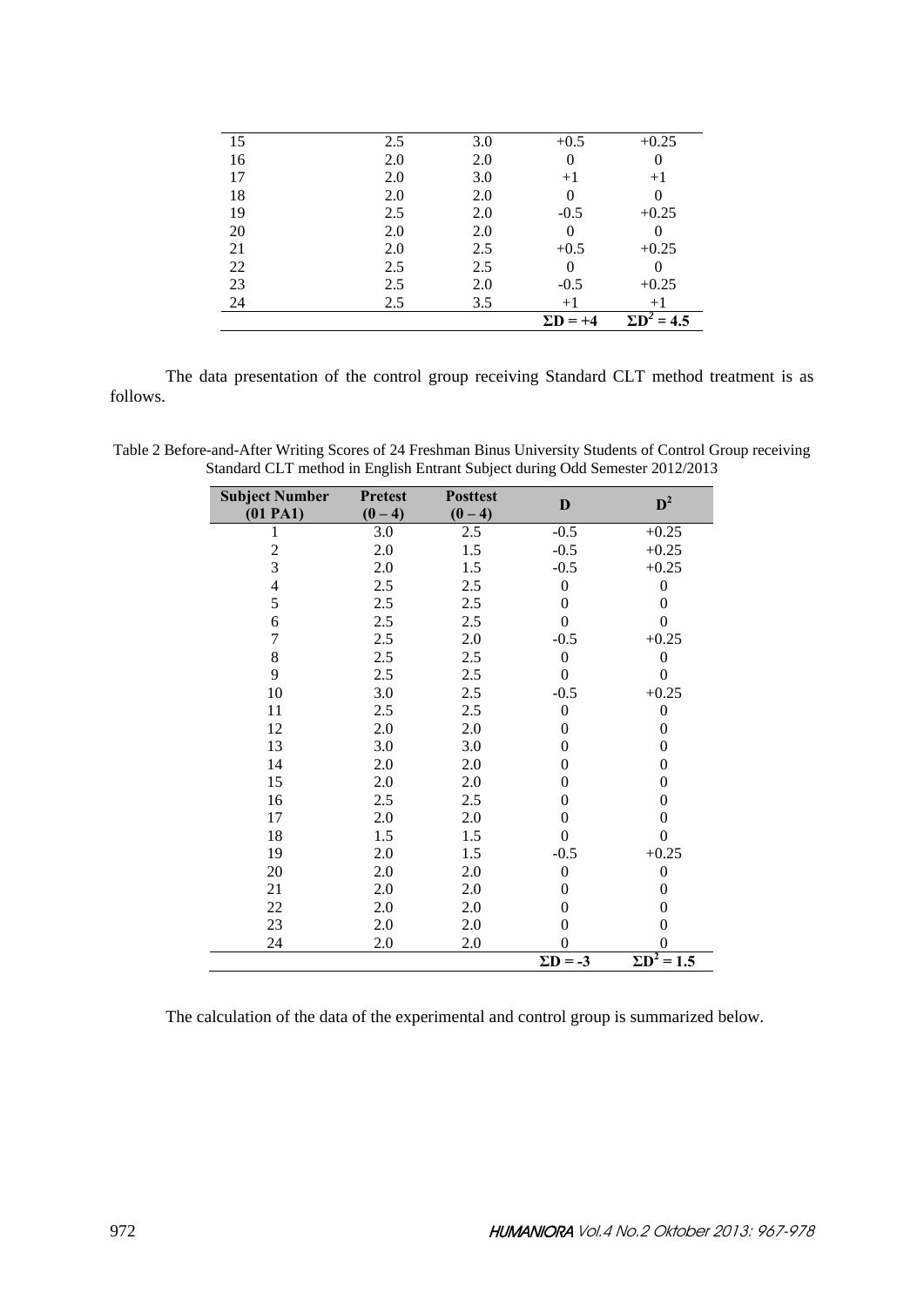| Table 3 The t Ratio Summary of the Experimental and Control Groups of Freshmen Binus University Students |  |
|----------------------------------------------------------------------------------------------------------|--|
| taking English Entrant during Odd Semester 2012/2013                                                     |  |

| Groups                       | תכ            |                 | df |               | <b>Level</b> of<br><i>Significance</i> |
|------------------------------|---------------|-----------------|----|---------------|----------------------------------------|
| Experimental (Princiled CLT) | 0.40860313475 | 0.40789375431   | 23 | 1.99826313465 | $\hspace{0.1mm}-\hspace{0.1mm}$        |
| Control (Standard CLT)       | 0.22116293421 | $-0.5651941653$ |    | -2.7688746211 | -                                      |

Two *t* values are listed in the table. To find the significance of each of these values, the writer consults the table of *t* values in the appendix. To use the table, it is used the number of degrees of freedom associated with each *t* value.

The number of the degrees of freedom (*df*) for the experimental group equals to  $N - 1$  (24 – 1) = 23). In the table of *t* values we find that with 23 degrees of freedom a *t* value of 2.069 is needed for the *t* to be significant at the .05 level, and a *t* value of 2.807 for significance at the .01 level. The obtained value of 1.99826313465 does not reach the given value for both the .05 level and .01 level.

The number of the degrees of freedom (*df*) for the control group equals to  $N - 1$  (24 – 1 = 23). In the table of *t* values we find that with 23 degrees of freedom a *t* value of 2.069 is needed for the *t* to be significant at the .05 level, and a *t* value of 2.807 for significance at the .01 level. The obtained value of -2.7688746211 does not reach the given value for both the .05 level and .01 level.

The difference between the two score means of the experimental group is not significant not only at the .05 level but also at the .01 level. It can be concluded that there is no significant change on the students' writing scores before and after they receive the principled CLT approach. The main reason for this result is due to the short-term explanation of the grammatical aspects, which was limited to one formal meeting only. Should there be more additional meetings provided, the scores might generate a different result. During the classroom, students generally show positive attitudes to the grammar lesson by giving full attention to it. The grammar lesson itself is delivered in a fun and relaxed way, such as using a story telling technique with imaginative figures familiar to their lives. Moreover, the delivery is made in such a way that makes the students follow the lesson easier. It shifts from the simpler concepts to more difficult ones, ranging from phrases, simple sentences, to complex sentences.

The difference between the two score means of the control group is not significant not only at the .05 level but also at the .01 level. It can be concluded that there is no significant change on the students' writing scores before and after they receive the standard CLT approach. Again, this method is also highly acceptable for these students in a way that they enjoy how grammar is directly put into action without formal instruction. However, the lack of the method is that these students do not have the complete understanding of all grammatical aspects required for sound academic writing purposes. This has led to the circumstances where they are more likely to produce more errors and mistakes in academic writing tasks. This is also due to the fact that not all students ask for feedback for every grammatical problem they find in their writing process as teachers cannot attend to every individual student within the allocated teaching time.

## **CONCLUSION**

The *t* value for experimental group shows that there is no significant change between the writing pretest scores of freshman Binus University students before they receive the Principled Communicative Language Teaching (CLT) approach and the writing posttest scores of them after they receive the method. This means that the method has not given any significant impact on the way they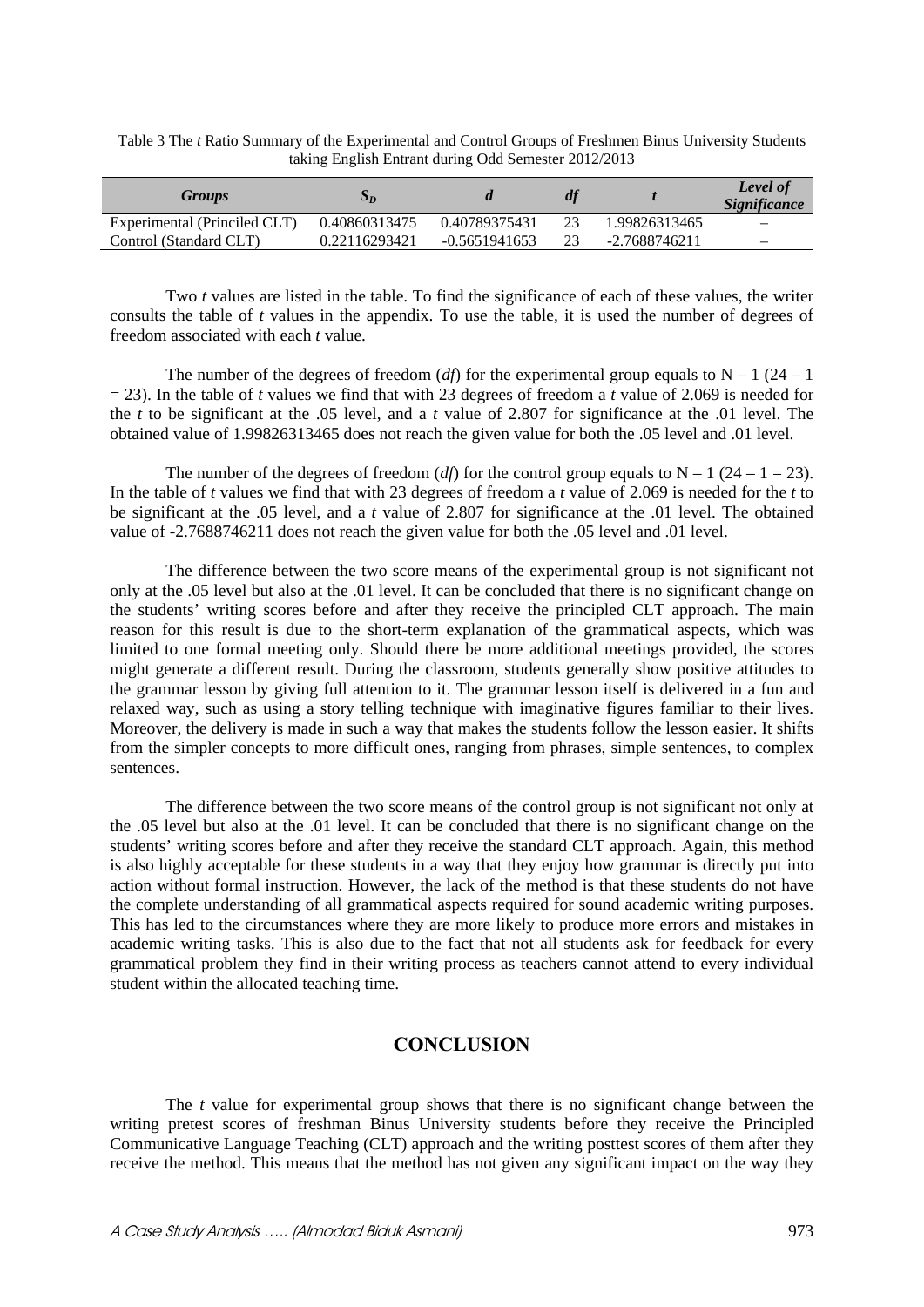used grammar knowledge into their writing work. The *t* value for control group indicates that there is no significant change between the writing pretest scores of freshman Binus University students before they receive the Standard Communicative Language Teaching (CLT) approach and the writing posttest scores of them after they receive the method. This means that the method has not given any significant impact on the way they used grammatical feedback form the teacher into their writing work.

The research findings of the quantitative analysis in this report generate some academic implications concerning the implementation of the Principled and/or the Standard CLT approach of English Language Teaching practice at the tertiary level, especially for the Freshmen Binus University students. The results are as follows. (1) Though both methods do not significantly give impact on the writing scores of these students, each of them have its own advantages and disadvantages that could not just be ignored for academic consideration, especially for teachers and curriculum designers. (2) The Principled CLT method has its biggest strength on the direct link between what the students should know about the grammar in writing and what they need to apply in the real writing work. If delivered appropriately, for example by using a variety of techniques and creating fun learning environment, the method might not have any significant drawback, except for the fact that it might not significantly increase the students' scores. However further research and longer period of experiments might be needed to generate a more conclusive quantitative result. (3) The Standard CLT method has its strongest recommendation for its student-centered approach, where the teacher no longer gives formal grammar instruction, and instead, provide direct feedback and input to the the students' individual needs in a possibly relaxing way. However, the lack of the grammar knowledge in the method might hinder the students from knowing other grammatical aspects that can be applied in the writing, and thus endanger their potential for developing their grammar competency for more serious academic writing purposes. (4) Scores can be derived from the combination of formative tasks (daily assignments) under the guidance of the teacher and summative tasks (Mid-term and Final Tests) under the formal supervision or by computer application. In summary, the central characteristics for the combined approach are: classroom-as-family, teacher-as-mentor, language-learning-as-play, and language-testing-as-control.

### **REFERENCES**

- Ary, D., Jacobs, L. C., Razavieh, A., & Sorensen, C. (2006). *Introduction to research in education*. USA: Thomson Wadsworth.
- Celce-Murcia, M., Dornyei, Z., & Thurrell, S. (1997). Direct approaches in L2 instruction: a turning point in communicative language teaching? *TESOL Quarterly, 31* (1), 141 – 152
- Fotos, S.S. (1994). Integrating grammar instruction and communicative language use through grammar consciousness-raising tasks. *TESOL Quarterly, 28, 323-351.*
- Joyce, H. S., and Burns, A. (1999). *Focus on Grammar.* National Centre for English Language Teaching and Research.
- McKay, S. L. (2003). Toward an appropriate EIL pedagogy: re-examining common ELT assumptions. *International Journal of Applied Linguistics.* 13 (1), 1-22.
- Morrow, K. (1981). Principles of communicative methodology. In K. Johnson & K. Morrow (Eds.), *Communication in the classroom* (pp. 59-69). Harlow, England: Longman.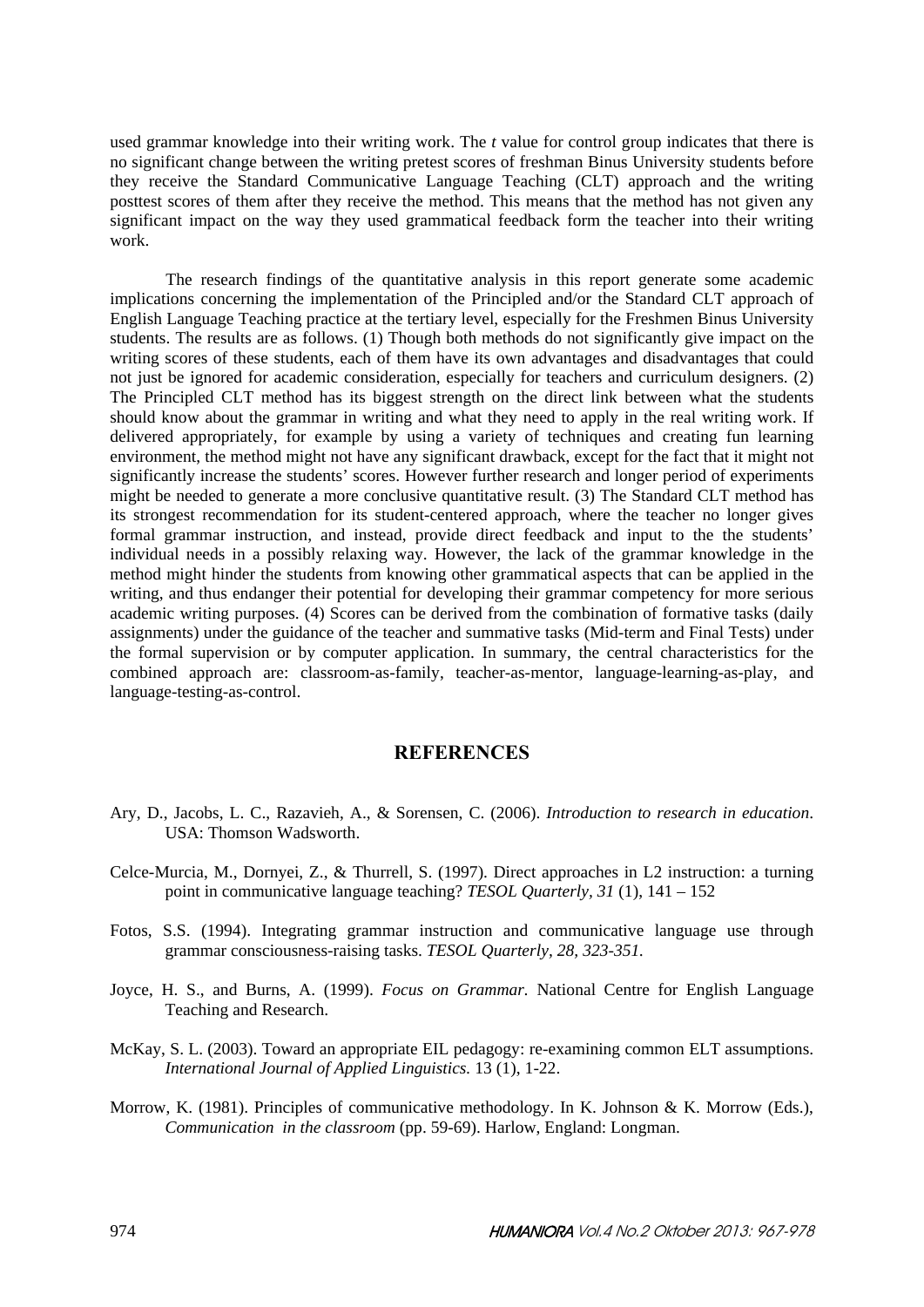- Savignon, S. J. (1990). Communicative language teaching: Definitions and directions. In J. E. Alatis (ed.), *Goergetwon University Round Table on Language and Linguistics 1990* (pp. 205-217). Washington, DC: Georgetown University Press.
- Usher, R. (1996). A critique of neglected epistemological assumptions of educational research. In D. Scott and R. Usher (eds), *Understanding educational research.* London: Routledge*.*
- Widdowson, H. G. (1989). Knowledge of language and ability for use. *Applied Linguistics,10, 128- 137*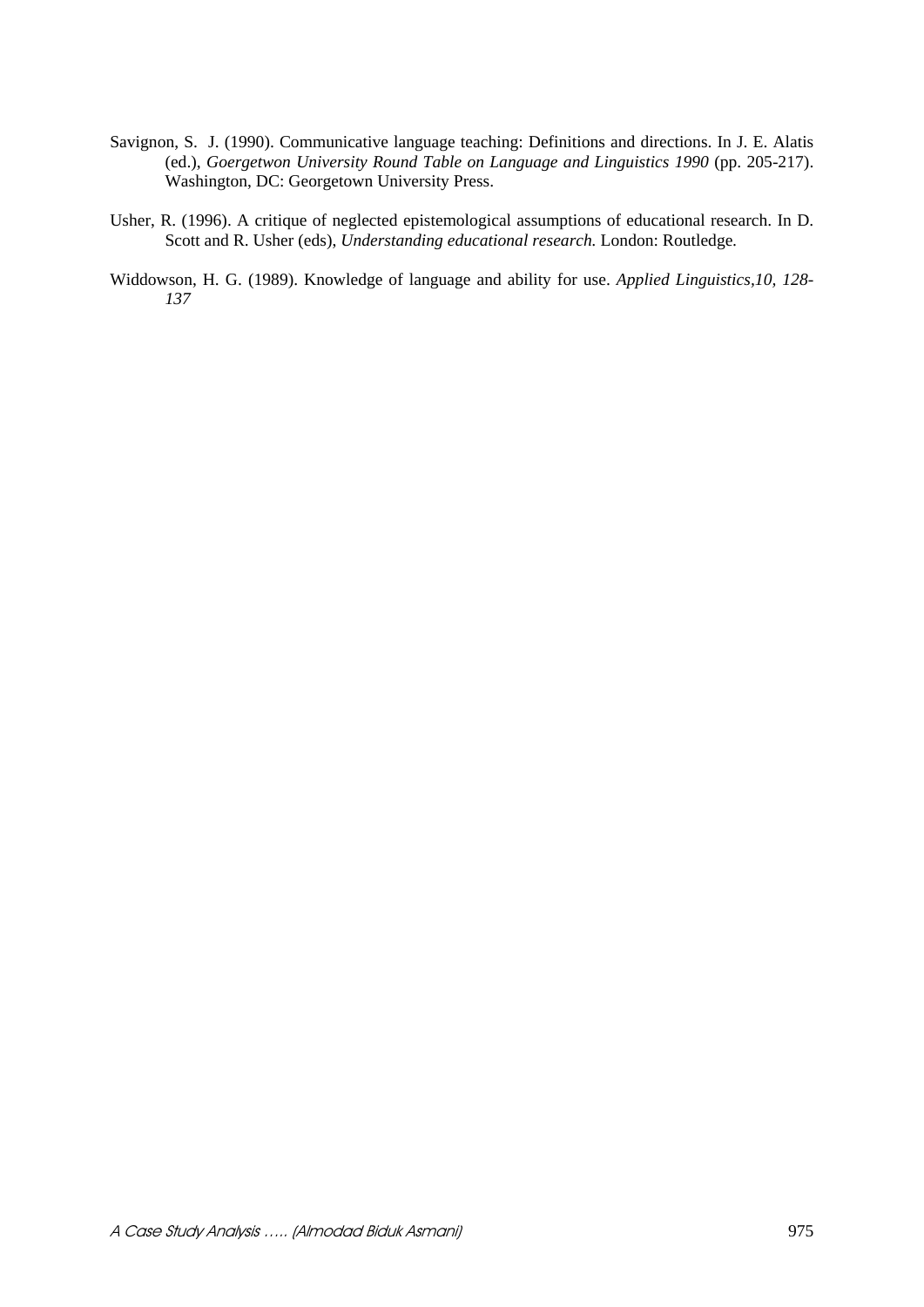## **APPENDICES**

#### **Computation for Quantitative Data**

The standard deviation of the difference scores  $(S_D)$  in experimental group is found by using this formula:

$$
S_D = \frac{\Sigma D^2 - (\Sigma D)^2 / n}{N - 1}
$$

Based on the formula, the standard deviation is

$$
S_D = \sqrt{\frac{4.5 - (4)^2 / 24}{24 - 1}}
$$
  
\n
$$
S_D = \sqrt{\frac{4.5 - 16 / 24}{23}}
$$
  
\n
$$
S_D = \sqrt{\frac{3.84}{23}}
$$
  
\n
$$
S_D = \sqrt{0.16695652173}
$$
  
\n
$$
S_D = 0.40860313475
$$

The effect size (*d*) is found by using this formula:  $d = \overline{D}$  /  $S_D$ 

Based on the formula, the effect size is: *d* **=** *0.1666 /* **0.40860313475**

#### *d* **= 0.40789375431**

The *t* ratio is found by using this formula:  $t = d \sqrt{N}$ 

Based on the formula, the observed ratio is:  $t = 0.40789375431 \sqrt{24}$ 

*t* **= (0.40789375431) (4.89897948556)**

$$
t = 1.99826313465
$$

The standard deviation of the difference scores  $(S_D)$  in control group is found by using this formula:

$$
S_D = \sqrt{\frac{\Sigma D^2 - (\Sigma D)^2 / n}{N - 1}}
$$

Based on the formula, the standard deviation is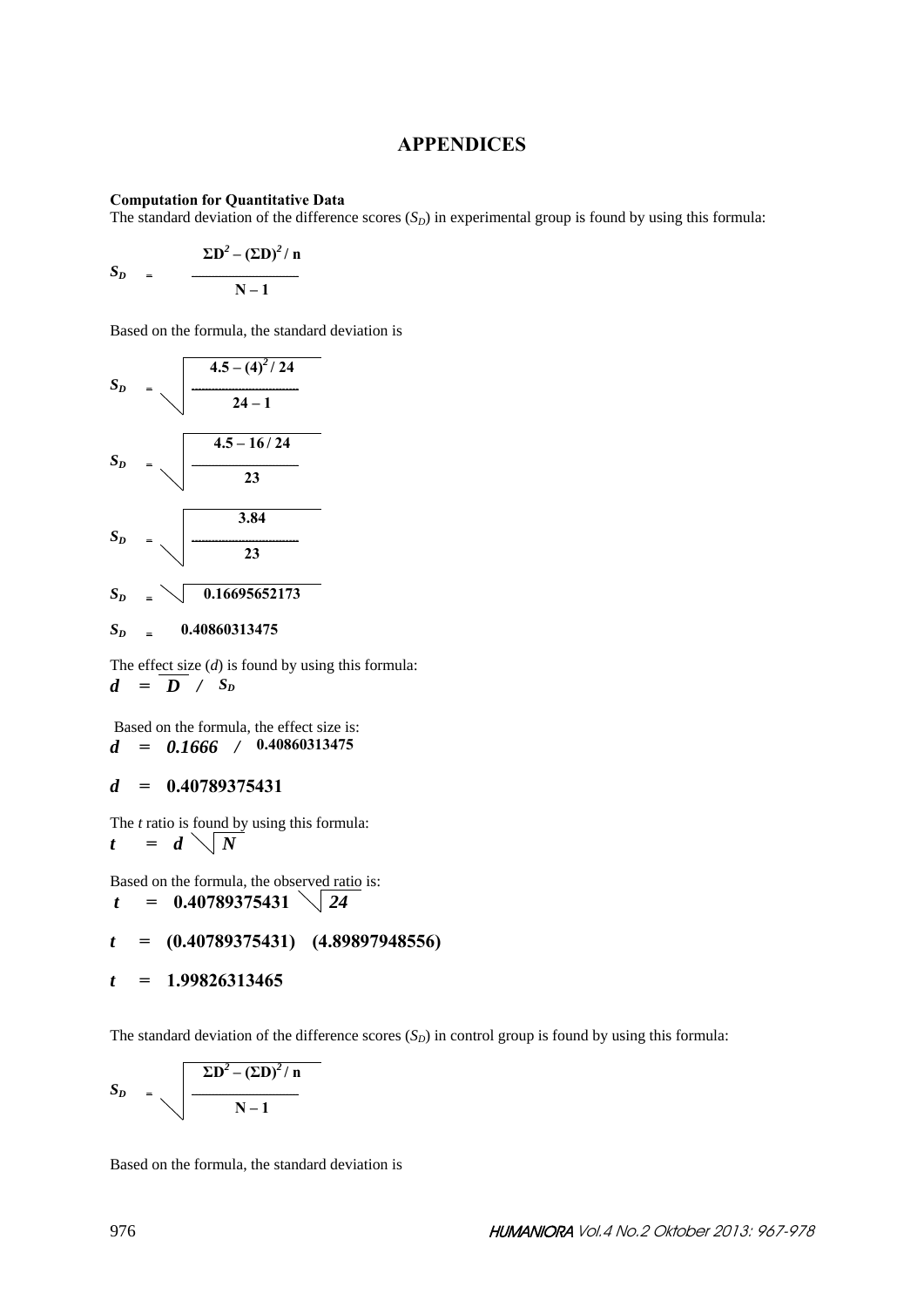

The effect size (*d*) is found by using this formula:  $d = D / S_D$ 

Based on the formula, the effect size is: *d* **=** *-0.125 /* **0.22116293421**

#### *d* **= -0.5651941653**

The *t* ratio is found by using this formula:  $t = d \sqrt{N}$ 

Based on the formula, the observed ratio is:  $t = -0.5651941653$  | 24

*t* **= (-0.5651941653) (4.89897948556)**  *t* **= -2.7688746211** 

#### **Pre-Test**

Choose ONE topic below and write a minimum of a 300-word-essay based on the topic of your choice. The essay should be organized into 4 – 5 paragraphs with an introduction, middle parts, and a conclusion. Please provide examples and details to support your arguments.

The topics are:

- In your opinion, what are the qualities of a good best friend?
- What are very important skills a person should have in order to be successful in the world today?
- Do you agree/disagree with the following: F2F communication is better than Technology communication, such as FB, email or SMS.
- What are the best ways of reducing stress?
- Would you prefer to live in the countryside or city? Why?

You are given 60 minutes to complete your essay.

#### **Post-Test**

Choose ONE topic below and write a minimum of a 300-word-essay based on the topic of your choice. The essay should be organized into 4 – 5 paragraphs with an introduction, middle parts, and a conclusion. Please provide examples and details to support your arguments. The topics are: